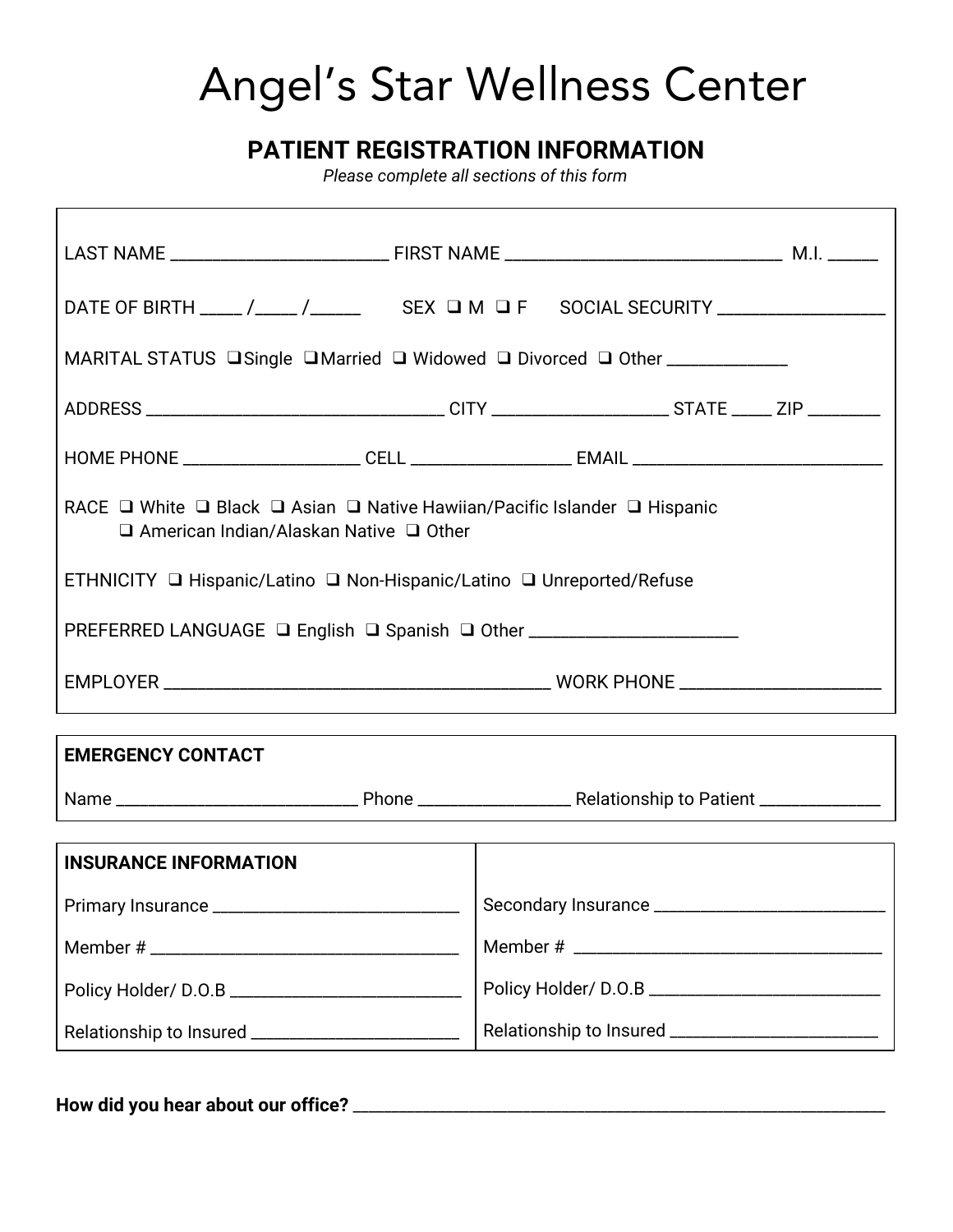## **PATIENT REGISTRATION INFORMATION (CONT.)**

#### *Financial Agreement for Assignment of Benefits*

I authorize Angel's Star Wellness Center P.A. to release such information from my patient records as is required in order to receive reimbursement for any billings rendered relating to my treatment. I hereby give authorization for payment of insurance benefits to be made directly to Angel's Star Wellness Center P.A. for all services provided to me. In making this agreement, I understand that I am financially responsible for all charges not covered by insurance, including patient co-payment, deductible, non-covered services and cancellation fees.

➤\_\_\_\_\_\_\_\_\_\_\_\_\_\_\_\_\_\_\_\_\_\_\_\_\_\_\_\_\_\_\_\_\_\_\_\_\_\_\_\_\_\_\_\_\_\_\_\_\_\_\_\_\_\_\_\_\_\_\_\_\_ \_\_\_\_\_\_\_\_\_\_\_\_\_\_\_\_\_\_\_\_\_\_

| Signature of Patient or Legal Guardian | Date |
|----------------------------------------|------|
|                                        |      |

#### *Notice of Financial Policy*

I acknowledge that the **Financial Policy** of Angel's Star Wellness Center P.A. was provided for me and I authorize my understanding of this policy which delineates the clinic's financial policies. As a patient I understand that a copy of this financial policy can be provided to me upon request at any time.

➤\_\_\_\_\_\_\_\_\_\_\_\_\_\_\_\_\_\_\_\_\_\_\_\_\_\_\_\_\_\_\_\_\_\_\_\_\_\_\_\_\_\_\_\_\_\_\_\_\_\_\_\_\_\_\_\_\_\_\_\_\_ \_\_\_\_\_\_\_\_\_\_\_\_\_\_\_\_\_\_\_\_\_\_

Signature of Patient or Legal Guardian Date Date of Patient of Legal Guardian Date Date Date Date Date Date Da

#### *Acknowledgement of Medical Personnel*

I acknowledge that residents, interns or medical students and other health care professional students may participate under the supervision of the physicians at Angel's Star Wellness Center P.A.. I understand that if I wish to not be seen by a resident, intern or medical student that I must notify the medical staff.

➤\_\_\_\_\_\_\_\_\_\_\_\_\_\_\_\_\_\_\_\_\_\_\_\_\_\_\_\_\_\_\_\_\_\_\_\_\_\_\_\_\_\_\_\_\_\_\_\_\_\_\_\_\_\_\_\_\_\_\_\_\_ \_\_\_\_\_\_\_\_\_\_\_\_\_\_\_\_\_\_\_\_\_\_ Signature of Patient or Legal Guardian Date Controller and Date Date

#### *\* Medicare Patients Only \**

I certify the information which I provided in applying for payment under Title XVIII of the Social Security Act is correct. I request that payment of authorized Medicare benefits be made on my behalf to Angel's Star Wellness Center P.A. for any services provided to me. I authorize any holder of medical information about me to be released to the Center for Medicare & Medicaid Services and its agents for any information needed to determine benefits payable for related services.

**Patient's MEDICARE Number (HIC)** \_\_\_\_\_\_\_\_\_\_\_\_\_\_\_\_\_\_\_\_\_\_\_\_\_\_\_\_\_\_\_\_

Signature of Patient or Legal Guardian Date Communication Chate

➤\_\_\_\_\_\_\_\_\_\_\_\_\_\_\_\_\_\_\_\_\_\_\_\_\_\_\_\_\_\_\_\_\_\_\_\_\_\_\_\_\_\_\_\_\_\_\_\_\_\_\_\_\_\_\_\_\_\_\_\_\_ \_\_\_\_\_\_\_\_\_\_\_\_\_\_\_\_\_\_\_\_\_\_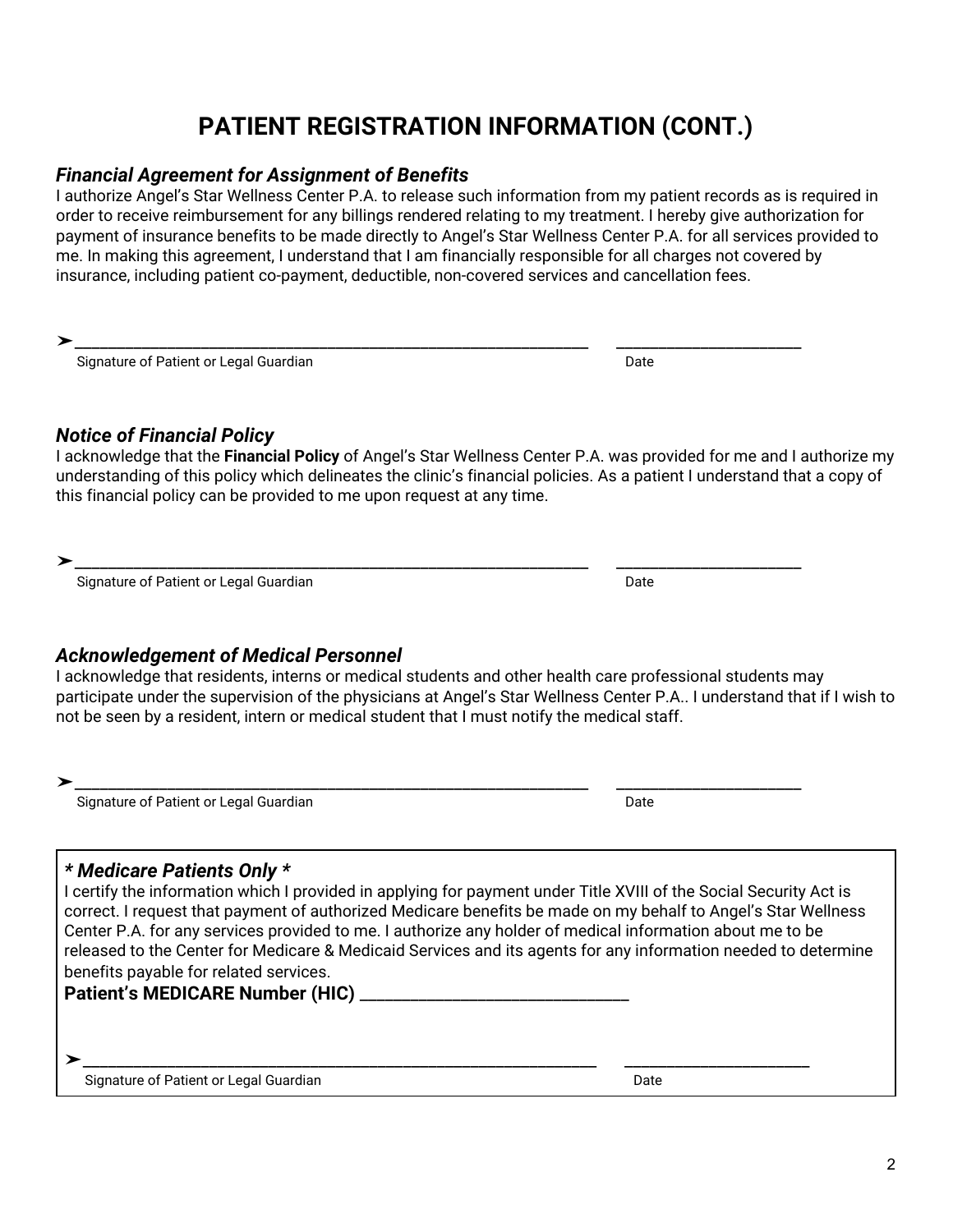|                                                                                                                                   | <b>DOB:</b> / /                                       |
|-----------------------------------------------------------------------------------------------------------------------------------|-------------------------------------------------------|
|                                                                                                                                   |                                                       |
| Do you need medication refills? $\Box$ Yes $\Box$ No                                                                              |                                                       |
| My last physical or Well Woman exam was on $\frac{1}{2}$ / $\frac{1}{2}$ / $\frac{1}{2}$ with Dr $\frac{1}{2}$ with $\frac{1}{2}$ |                                                       |
| <b>Allergies:</b>                                                                                                                 |                                                       |
| Are you allergic to any medications? $\Box$ Yes $\Box$ No                                                                         | Do you have any other allergies? $\Box$ Yes $\Box$ No |
| If yes, please list all.                                                                                                          | If yes, please list all.                              |
|                                                                                                                                   |                                                       |

#### **Medications:**

| Are you taking any medications, prescription or over the counter, currently? $\Box$ Yes $\Box$ No |  |
|---------------------------------------------------------------------------------------------------|--|
| If yes, please list all medications. Please list additional medications on the back of this form. |  |

| <b>Medication Name</b> | Strength | Quantity<br>Taken | <sup>l</sup> Frequency Taken A<br>Day |
|------------------------|----------|-------------------|---------------------------------------|
|                        |          |                   |                                       |
|                        |          |                   |                                       |
|                        |          |                   |                                       |
|                        |          |                   |                                       |
|                        |          |                   |                                       |
|                        |          |                   |                                       |

#### **Social History:**

| Do you use tobacco/ vape?<br>If so how many: $\frac{1}{2}$ | $\Box$ Yes, everyday  | $\Box$ No, on occasion | $\Box$ No, former user | $\Box$ No, never |
|------------------------------------------------------------|-----------------------|------------------------|------------------------|------------------|
| Do you drink alcohol?                                      | $\Box$ Yes, everyday  | $\Box$ Yes, socially   | $\Box$ No, former user | $\Box$ No, never |
| Do you use illegal drugs?                                  | $\Box$ Yes, everyday  | $\Box$ Yes, socially   | $\Box$ No, former user | $\Box$ No, never |
| Are you currently employed?                                | $\Box$ Yes, full-time | $\Box$ Yes, part-time  | $\Box$ No, retired     | $\Box$ No:       |
| Are you on a special diet?                                 | ⊒ No                  | $\Box$ Yes:            |                        |                  |

#### **Medical Providers:**

Please list all other doctors seen on a regular basis, including name and speciality.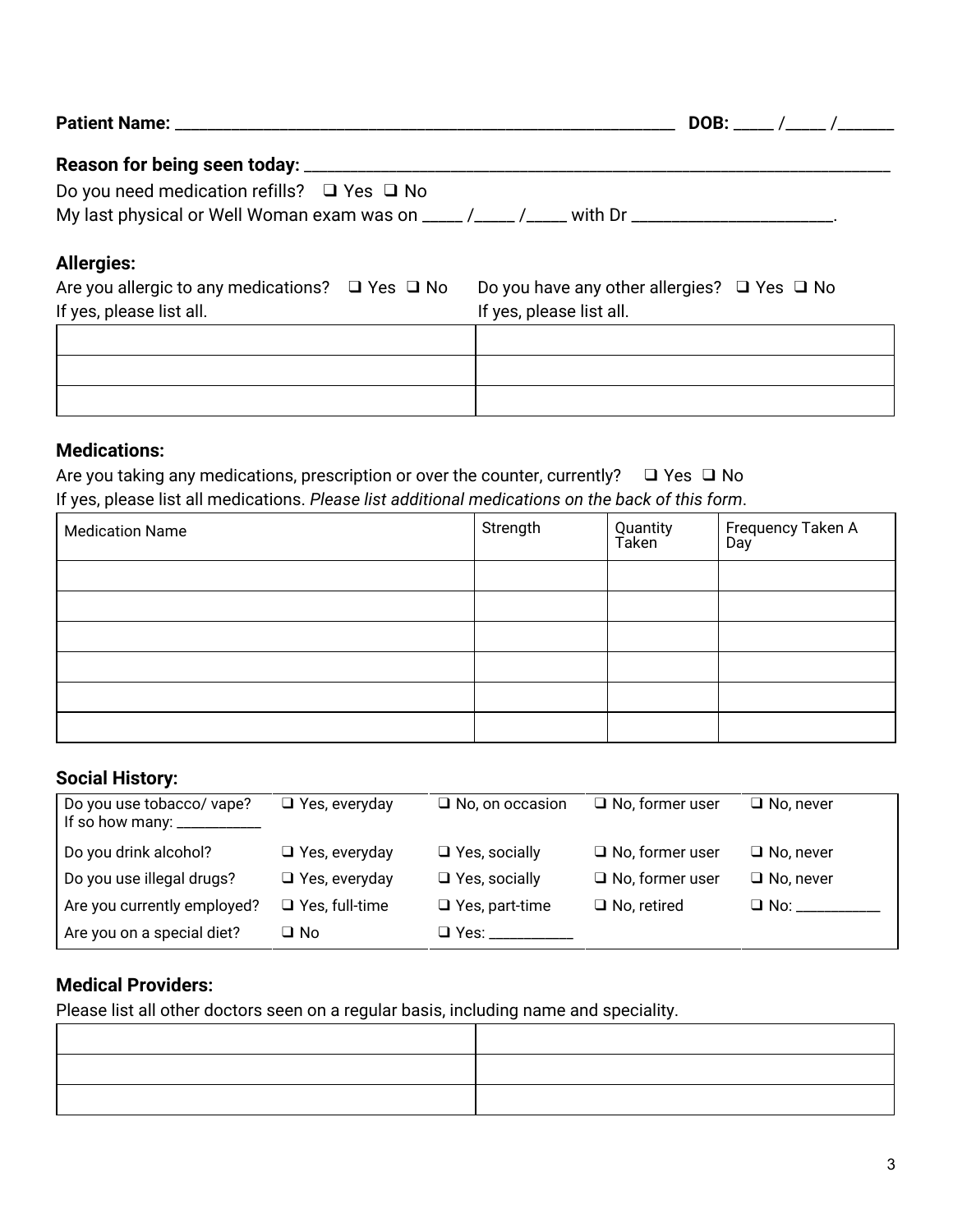**Medical Conditions:** Please select any of the following which applies and onset date if known.

| $\Box$ ADHD / ADD                                          | $\Box$ History of Falls             |
|------------------------------------------------------------|-------------------------------------|
| $\Box$ Alcoholism                                          | □ High Blood Pressure               |
| $\Box$ Allergies                                           | □ Kidney Disease                    |
| $\Box$ Anemia                                              | □ High Cholesterol                  |
| $\Box$ Anxiety / Depression                                |                                     |
| $\Box$ Arrhythmia (irregular heart beat), A Fib, etc       |                                     |
| $\Box$ Arthritis (osteo or rheumatoid)                     | □ IBS (Irritable Bowel Syndrome)    |
| $\Box$ Autism or Asperger's                                | $\Box$ Lupus                        |
| $\Box$ Asthma                                              | $\Box$ Liver Disease                |
| $\Box$ Bipolar (manic depression)                          | $\Box$ Memory Loss                  |
| $\Box$ Bladder Issues (includes retention or incontinence) | $\Box$ Neuropathy                   |
| $\Box$ Blood Clots                                         | □ Osteopenia / Osteoporosis         |
|                                                            | □ Parkinson's Disease               |
| $\Box$ Chron's Disease                                     | □ PVD (Peripheral Vascular Disease) |
| □ COPD / Emphysema                                         | $\Box$ Peptic Ulcer                 |
|                                                            | $\Box$ Psoriasis                    |
| $\Box$ Diabetes Type 1 or 2                                | □ Pulmonary Embolism                |
| $\Box$ Diverticulitis                                      | $\Box$ Seizure Disorder             |
|                                                            | $\Box$ Sleep Apnea                  |
| $\Box$ GERD (acid reflux)                                  | $\Box$ Stroke                       |
| $\Box$ Glaucoma                                            | □ Thyroid Disorder                  |
| $\Box$ Heart Attack                                        | $\Box$ Ulcerative Colitis           |
| $\Box$ Heart Disease                                       | $\Box$ Other:                       |

#### **History of Surgical Procedures:**

Please list all surgeries with approximate dates.

#### **Hospitalization:**

Please list all hospitalizations within the last three years with approximate dates.

#### **Miscellaneous:**

Do you have a **living will / DNR / Power of Attorney**? ❑ Yes and I will provide a copy ❑ No

By initialing, I understand that it is the patient's responsibility to notify my doctor of any change change in my health condition so that they may better assist me in my health and wellbeing. Patient's Initials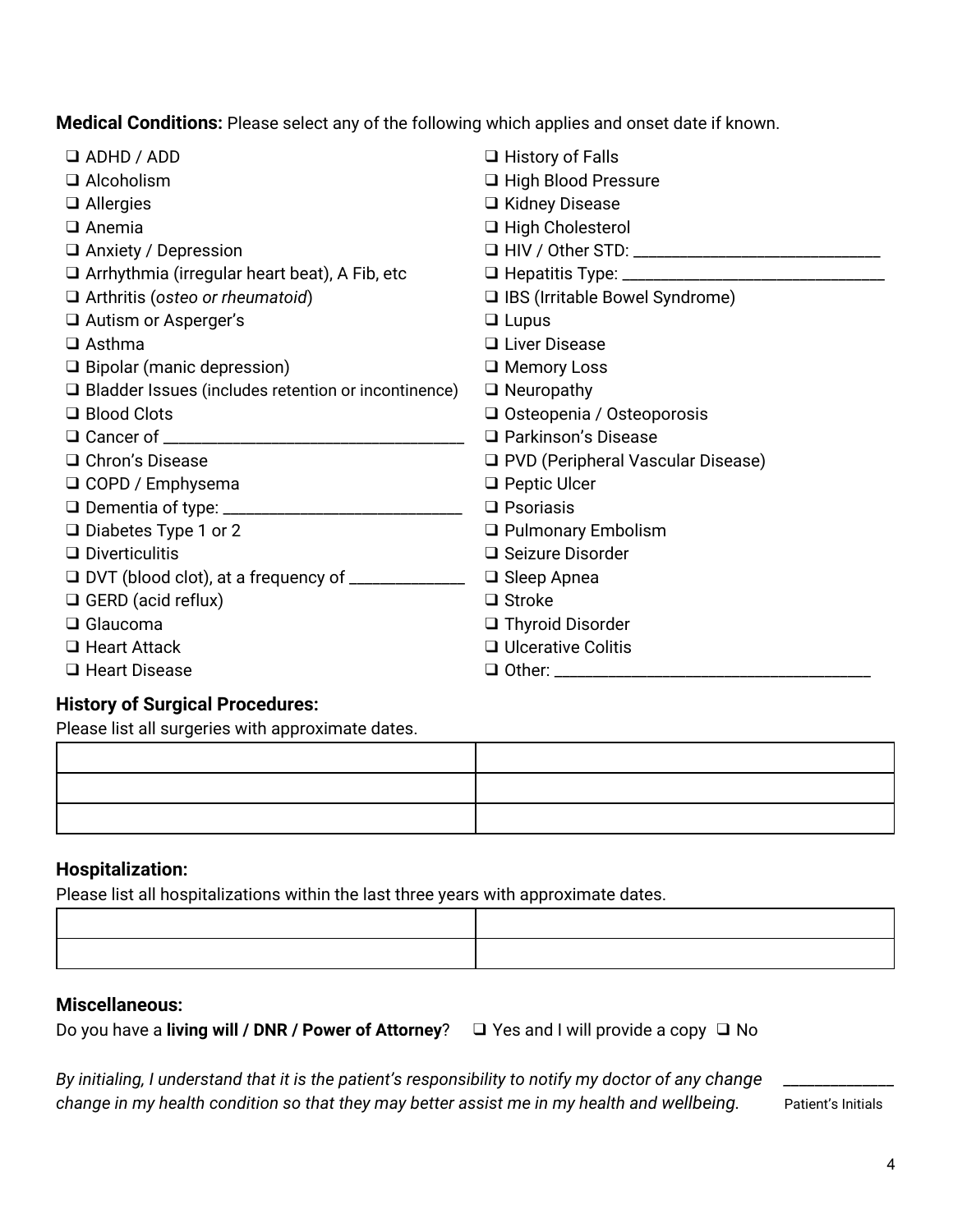## **Angel's Star Wellness Center P.A. Medication Policy**

*Please initial on the blanks below and sign any indicated areas to denote that you have read and acknowledge our clinic's policies regarding medications.*

\_\_\_\_\_\_\_ Effective August 1, 2019, any patient who is taking any controlled substance will be required to have a **random drug screening twice a year**. Controlled substances include, but are not limited to: Xanax, Adderall, Hydrocodone, Morphine, and Oxycodone.

\_\_\_\_\_\_\_ I acknowledge that I am aware of the **Pain Policy** at Angel's Star Wellness Center P.A., which was effective August 1, 2019 and if I am prescribed any controlled pain medication by Dr Chau Pham D.O. or Dr Jennifer Trinh D.O., I will abide by this policy.

\_\_\_\_\_\_\_ For all medication refills, the patient must **allow 72 hours (3 business days)** for the medication to be sent to the pharmacy from the date we receive the request for refill. This refill request can be from the patient or the patient's pharmacy.

\_\_\_\_\_\_\_ Angel's Star Wellness Center P.A. and its physicians reserve the right to **deny medication refills** for non-compliance such as if the patient has multiple missed appointments/ No Show, if it has been greater than 3 months since the patient has been seen by the Doctor, or if the patient has an outstanding balance.

By signing below, I agree to the above communication preferences, medication procedures for refills, and controlled substance procedure at Angel's Star Wellness Center P.A.

Signature of Patient or Legal Guardian Date Controller and Date Date Date

**Thank you for choosing Angel's Star Wellness Center. We look forward to caring for you!**

➤\_\_\_\_\_\_\_\_\_\_\_\_\_\_\_\_\_\_\_\_\_\_\_\_\_\_\_\_\_\_\_\_\_\_\_\_\_\_\_\_\_\_\_\_\_\_\_\_\_\_\_\_\_\_\_\_\_\_\_\_\_ \_\_\_\_\_\_\_\_\_\_\_\_\_\_\_\_\_\_\_\_\_\_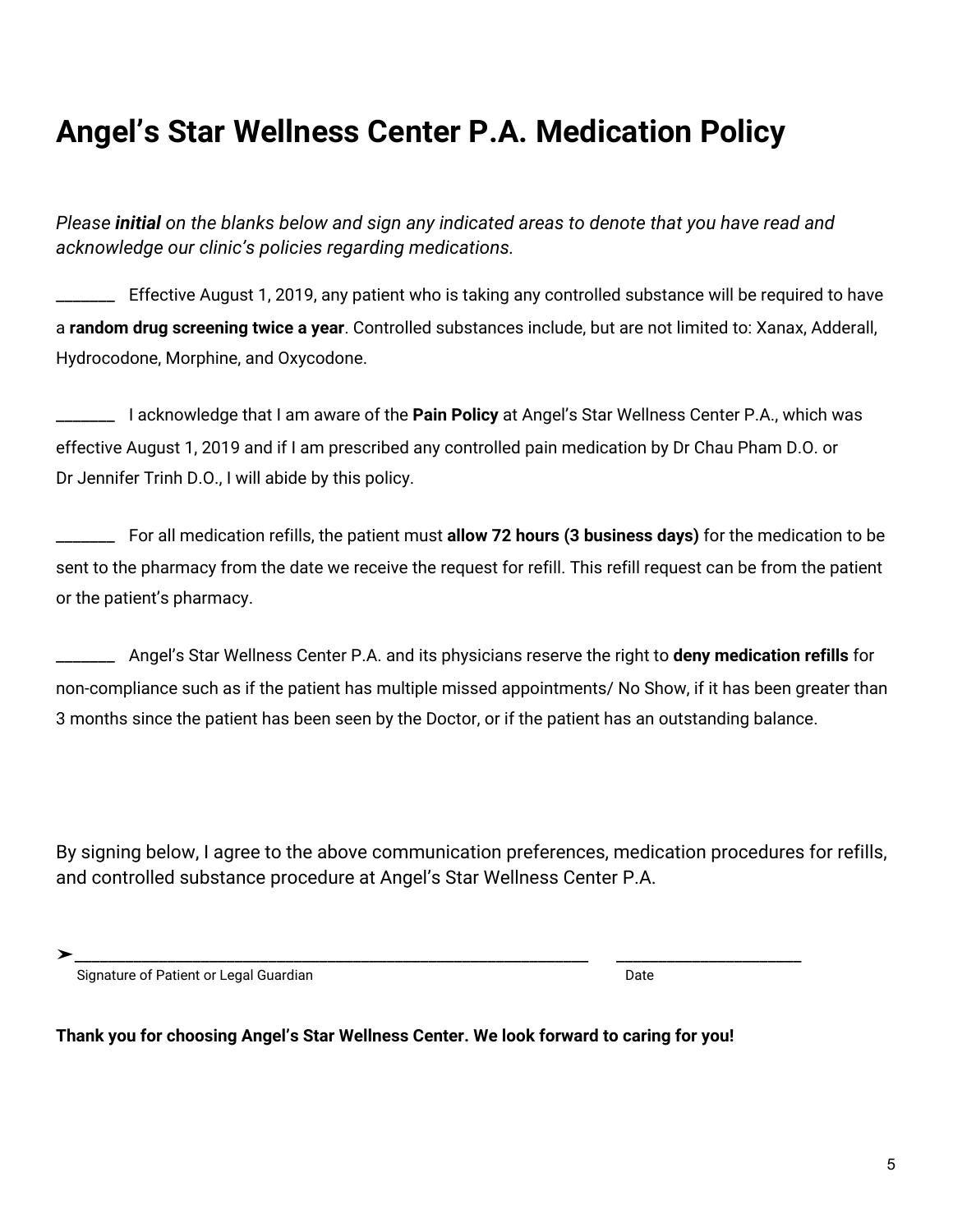## **Protected Health Information Patient Preferences**

*Please help us accommodate your wishes regarding how we communicate with you at Angel's Star Wellness Center P.A. about your health care by completing and signing the form below*:

| $\Box$ Yes $\Box$ No | May we use your first name, last name or both to identify you in the waiting<br>room? If not, how would you prefer to be identified?                                                                                                                      |
|----------------------|-----------------------------------------------------------------------------------------------------------------------------------------------------------------------------------------------------------------------------------------------------------|
| $\Box$ Yes $\Box$ No | May we leave a message on your answering machine or personal voicemail<br>reminding you of an appointment, or requesting that you call our office? If not, is<br>there an alternate method of contacting you?<br>$\Box$ Patient Portal $\Box$ Cell / Work |
| $\Box$ Yes $\Box$ No | May we send written correspondence in a sealed envelope to your home<br>address? If not, is there an alternative address where we may send<br>confidential communications to?                                                                             |
| $\Box$ Yes $\Box$ No | Is there another person with whom you give permission for us to disclose or<br>discuss my health care with? If so, please list the name(s) and relationship to<br>the patient.                                                                            |

By signing below, I agree to the above communication preferences, privacy policies and disclosure(s) of information of my health information and any other relevant information by the staff and physicians at **Angel's Star Wellness Center P.A**. I understand if I want to amend any disclosures of my health information or preferences I must do so in writing.

➤\_\_\_\_\_\_\_\_\_\_\_\_\_\_\_\_\_\_\_\_\_\_\_\_\_\_\_\_\_\_\_\_\_\_\_\_\_\_\_\_\_\_\_\_\_\_\_\_\_\_\_\_\_\_\_\_\_\_\_\_\_ \_\_\_\_\_\_\_\_\_\_\_\_\_\_\_\_\_\_\_\_\_\_ Signature of Patient or Legal Guardian Date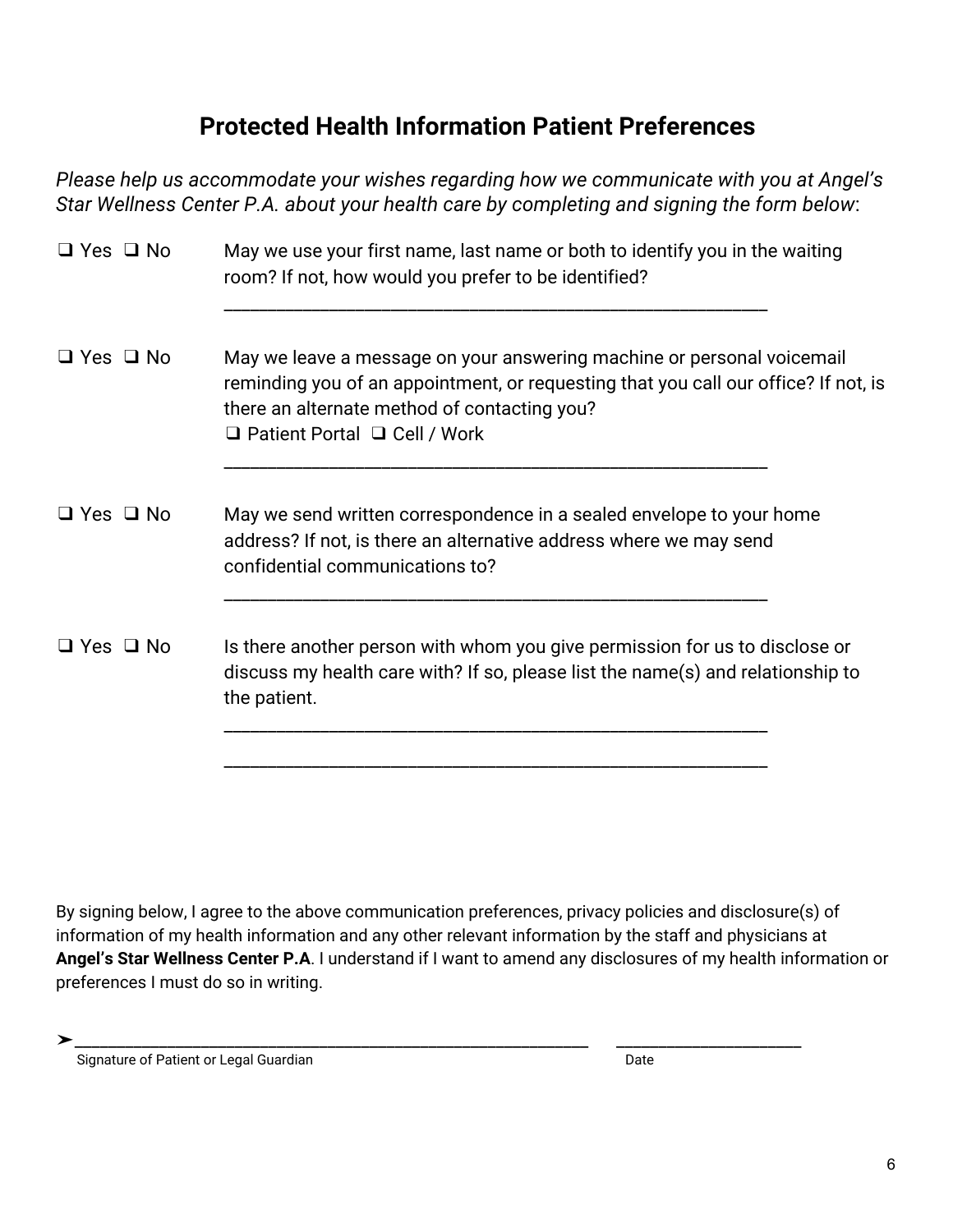## Angel's Star Wellness Center

## FINANCIAL POLICY

We appreciate payment for all copay, co-insurance and deductibles at the time of service and will accept personal **checks, VISA, MasterCard, Discover and cash. Prompt payment helps keep both our costs and fees down.**

Our physicians share your concern about the cost of medical care. We strongly believe that the best medical service is based on a friendly, mutual respect and understanding between patient and doctor. We therefore invite you to discuss frankly with us any questions you may have regarding our services or fees. If you anticipate problems with your insurance coverage or personal payment, we encourage you to contact our staff. The earlier we know about a possible problem, the better we are able to develop suitable options for you. It is never our intention to cause hardship to our *patients, only to provide them with the best care possible.*

## **AGREEMENT**

This is an agreement between Angel's Star Wellness Center P.A, as a provider and creditor, and the Patient named on this form. By executing this agreement, you, the Patient, are agreeing to pay for all services that are received.

**INSURANCE:** Insurance is a contract between you and your insurance company. We will bill your primary insurance (and secondary insurance) if you have provided the correct information. Although we may estimate what your insurance company may pay, the insurance company makes the final determination of your eligibility. Authorization received by Angel's Star Wellness Center P.A. from your insurance carrier is *not* a guarantee of payment. The patient agrees to pay any portion of the charges not covered by insurance.

**REQUIRED CO-PAYMENTS:** Any *co-payment* required by an insurance company **must** be paid at the time of service by contract. We cannot bill you for these fees.

#### **PAYMENT OPTIONS WITH NO INSURANCE:**

- A. All services and procedures are required to be paid in full on the date rendered by the patient. If an extended payment plan is needed, I agree to speak to a billing coordinator to discuss a mutually agreeable payment plan that will at the very least contain the following:
- B. In the event of a financial hardship, a modified payment plan can be arranged on a case-by-case basis upon discussion with a financial coordinator. I am aware that discussion regarding a payment plan does not

ensure such a plan. I will provide a valid credit or debit card to keep on file to ensure my payment.

**PAYMENT WITH INSURANCE:** All deductibles, copayments and co-insurances must be paid in full at the time of service. This can be paid with cash, check or credit/debit card.I can choose to pay all services in full and file with my insurance company.

**RETURNED CHECKS:** There is a fee of \$25 for checks returned by the bank. If a returned check is received on your account, you will be required to pay all fees associated with this check. All future visits will need to be paid in another form of payment prior to being seen.

**MONTHLY STATEMENT:** If you have a balance on your account, we will send you a monthly statement. All balances are expected to be paid in full upon receipt of the statement. Payments not received within 30 days from the date of service are considered past due. If your account becomes past due, we will take necessary steps to collect this debt.

**PAST DUE ACCOUNTS:** If your account becomes past due, we will take the necessary steps to collect this debt. If we are forced to refer your collection balance to a lawyer, you agree to pay all lawyer fees which we incur plus all court costs.